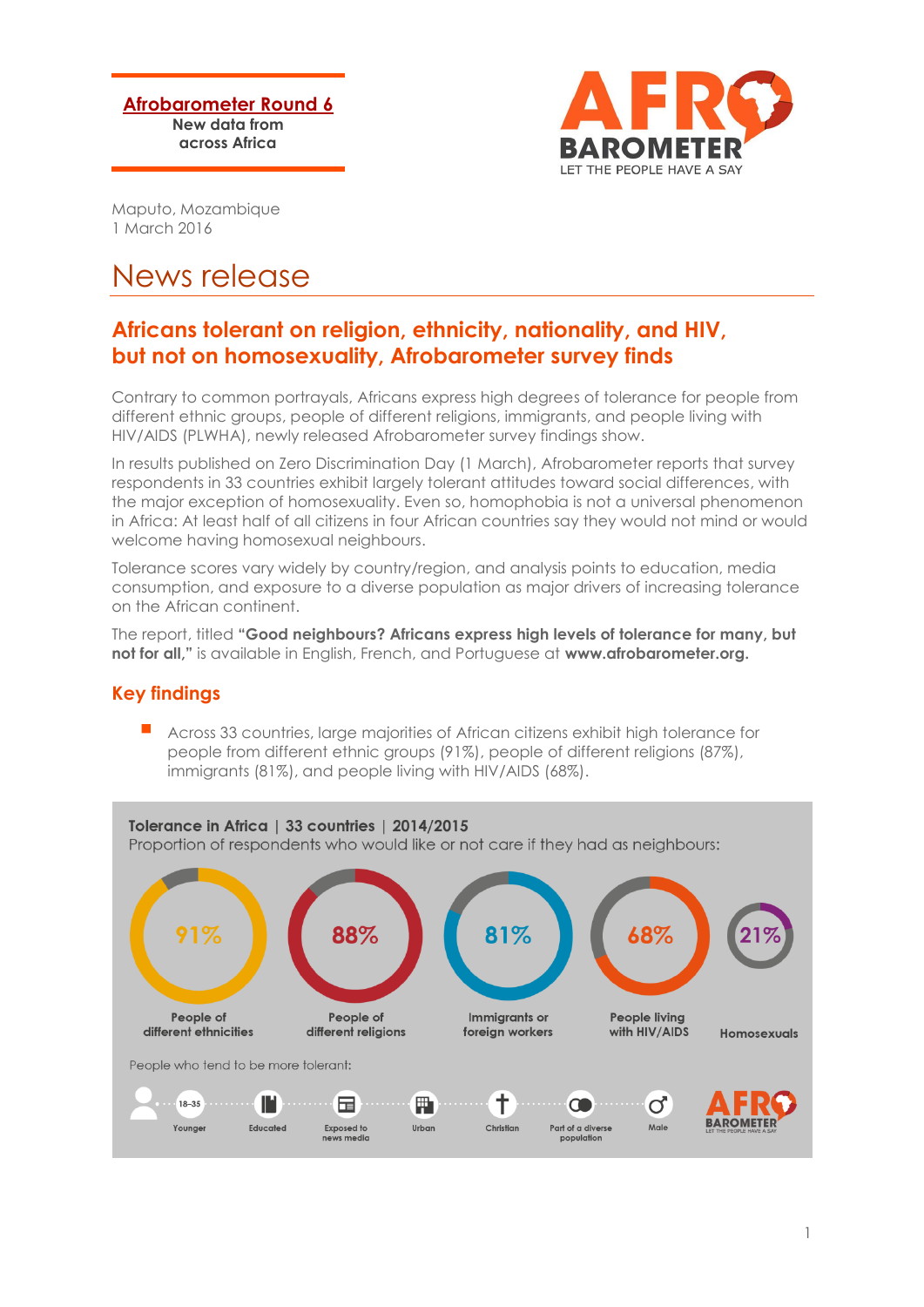

- Tolerance levels are particularly high in regions and countries that are ethnically and religiously diverse, suggesting that experience is an important factor in inculcating an attitude of tolerance among African citizens.
- Similarly, tolerance for people living with HIV/AIDS is highest in countries with high HIV/AIDS prevalence, providing further evidence that intolerance and stigmatization can be unlearned through personal encounters.
- A large majority of African citizens, however, are intolerant of homosexual citizens. Across the 33 countries, an average of 78% of respondents say they would "somewhat dislike" or "strongly dislike" having a homosexual neighbour.
- But not all of Africa is homophobic. Majorities in four countries (Cape Verde, Mozambique, Namibia, and South Africa), and more than four in 10 citizens in three other countries, would like or not mind having homosexual neighbours.

#### **Afrobarometer**

Afrobarometer is a pan-African, non-partisan research network that conducts public attitude surveys on democracy, governance, economic conditions, and related issues across Africa. Five rounds of surveys were conducted between 1999 and 2013, and findings from Round 6 surveys (2014/2015) are currently being released. Afrobarometer conducts face-to-face interviews in the language of the respondent's choice with nationally representative samples that yield country-level results with margins of error of +/-2% (for samples of 2,400) or +/3% (for samples of 1,200) at a 95% confidence level.

Interested readers should watch for additional findings to be released over the coming months (see<http://afrobarometer.org/countries/results-round> and follow the conversation at #VoicesAfrica on Twitter).

#### **Charts**



#### **Figure 1: Tolerance in Africa** | 33 countries | 2014/2015

**Respondents were asked:** *For each of the following types of people, please tell me whether you would like having people from this group as neighbours, dislike it, or not care: People of a different religion? People from other ethnic groups? Homosexuals? People who have HIV/AIDS? Immigrants or foreign workers? (Note: Due to rounding, categories may not always add up to 100%.)*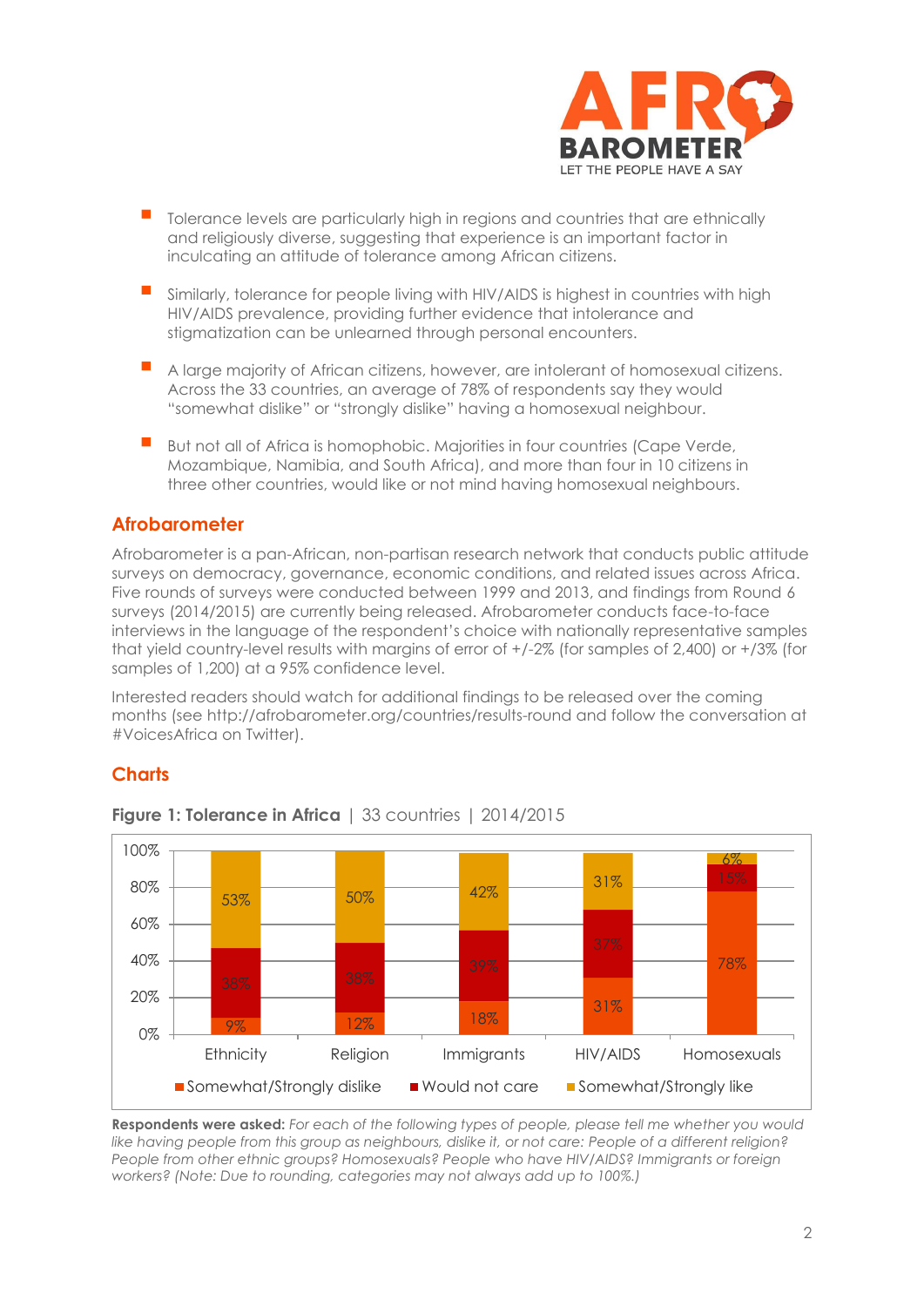



**Figure 2: Tolerance for people living with HIV/AIDS** | by country | 33 countries | 2014/2015

**Respondents were asked:** *For each of the following types of people, please tell me whether you would like having people from this group as neighbours, dislike it, or not care: People who have HIV/AIDS? (% who say they would "strongly like," "somewhat like," or "not care")*